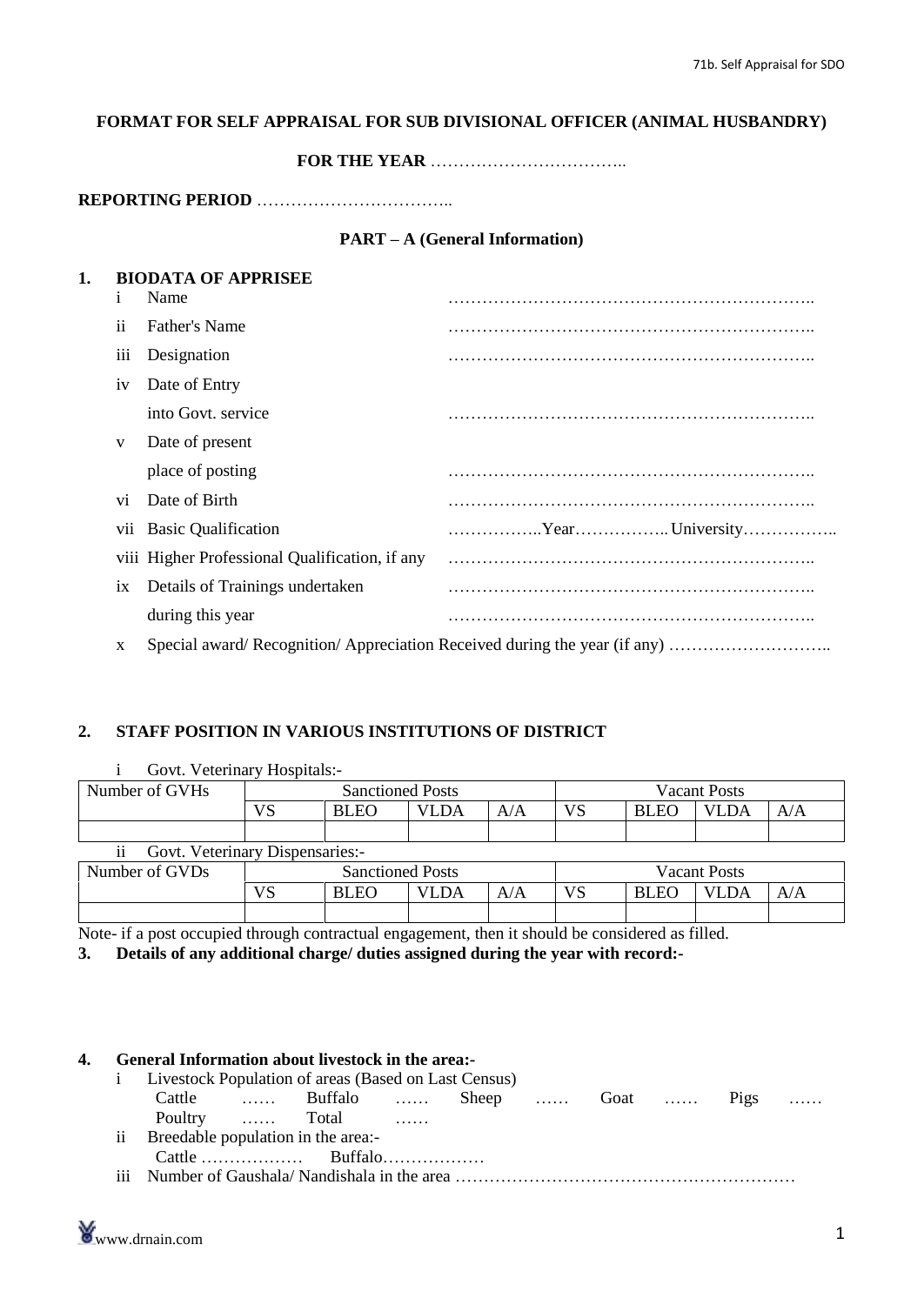#### **PART <sup>ñ</sup> <sup>B</sup> (Achievements under Breeding and Animal Health Acitivities)**

#### **5. Achievement under Breeding Activities:-**

|     |                                                         | Artificial insemination work:- |         |             |         |                |
|-----|---------------------------------------------------------|--------------------------------|---------|-------------|---------|----------------|
|     | Sr. No.                                                 | <b>Species</b>                 | Targets | Achievement | $%$ age | Remarks if any |
|     |                                                         | ĴОW                            |         |             |         |                |
|     |                                                         | <b>Buffalo</b>                 |         |             |         |                |
| tt. | $\bigcap_{n=1}$ $\bigcap_{n=1}^{n}$ $\bigcap_{n=1}^{n}$ |                                |         |             |         |                |

|     | Calves Born:- |                                            |         |             |         |                |  |  |
|-----|---------------|--------------------------------------------|---------|-------------|---------|----------------|--|--|
|     | Sr. No.       | <b>Species</b>                             | Targets | Achievement | $%$ age | Remarks if any |  |  |
|     |               | COW                                        |         |             |         |                |  |  |
|     |               | <b>Buffalo</b>                             |         |             |         |                |  |  |
| iii |               | Scrub Bull Castration (Nos.)               |         |             |         |                |  |  |
| iv  |               | No. of Bulls Supplied in the area (if any) |         |             |         |                |  |  |

v Progress under National Dairy Project (only for NDP Areas)<br>
v Progress under National Dairy Project (only for NDP Areas)

#### **6. Achievement under Animal Health:-**

i Vaccination

| Sr. No. | Name of Vaccination  | Targets | Achievement | %age | Remarks if any |
|---------|----------------------|---------|-------------|------|----------------|
| 1.      | Haemorrhagic         |         |             |      |                |
|         | Septicaemia          |         |             |      |                |
| 2.      | Foot & Mouth Disease |         |             |      |                |
| 3.      | <b>Black Quarter</b> |         |             |      |                |
| 4.      | Enterotoxemia        |         |             |      |                |
| 5.      | Sheep Pox            |         |             |      |                |
| 6.      | <b>Swine Fever</b>   |         |             |      |                |
| 7.      | Brucella             |         |             |      |                |
| 8.      | Rabies               |         |             |      |                |
| 9.      | Any Other            |         |             |      |                |
| 10.     |                      |         |             |      |                |

ii Treatment:-

| Sr. No. | Categories of OPD Cases | No. of Cases | Remarks if any |
|---------|-------------------------|--------------|----------------|
| 1.      | Surgery                 |              |                |
| 2.      | Medicine                |              |                |
| 3.      | Gynaecology             |              |                |
| 4.      | Deworming               |              |                |
|         | Total                   |              |                |

iii Details of any disease Outbreak and its management (if any)

| 1V | Disease Diagnostic and Surveillance Work:-<br>a. No. of Sera Samples Collected/Tested |  |
|----|---------------------------------------------------------------------------------------|--|
|    | b. No. of Blood Samples Collected/Tested                                              |  |
|    | c. No. of Urine Samples Collected/Tested                                              |  |
|    | d. No. of Milk Samples Collected/Tested                                               |  |
|    |                                                                                       |  |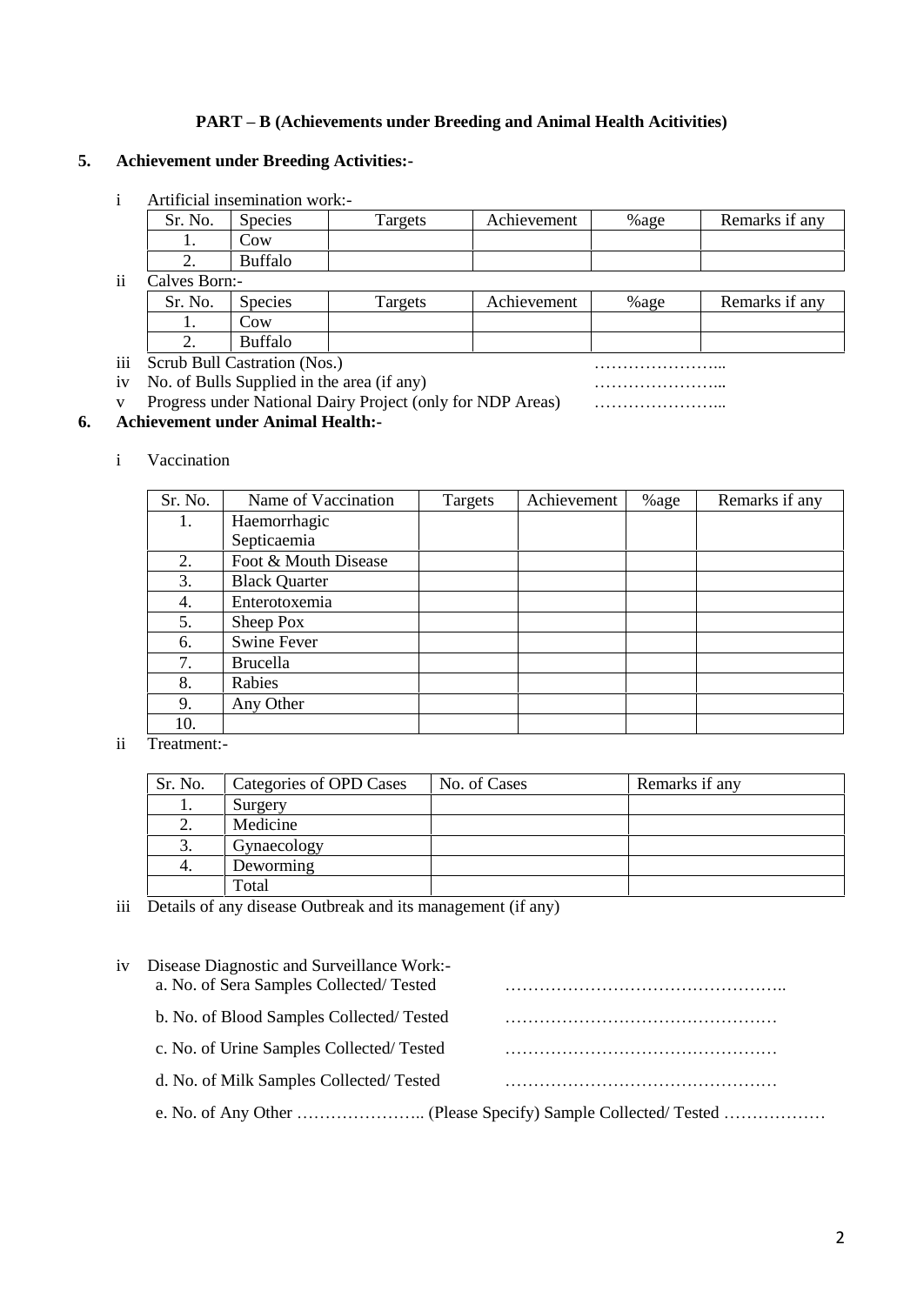#### **PART <sup>ñ</sup> <sup>C</sup> (Achievements under Departmental Schemes)**

#### **7. Achievement under Departmental Developmental Schemes:-**

i Milk Recording (Murrah) under IMDP:-

| l'arget | No. of Buffaloes recorded during the year | Remarks it any |
|---------|-------------------------------------------|----------------|
|         |                                           |                |

ii Milk Recording (Indigenous Cows) under Gau Samvardhan:-

| Target | No. of Indigenous recorded during the year | kemarks it anv |
|--------|--------------------------------------------|----------------|
|        |                                            |                |

iii Establishment of Livestock Units under various departmental schemes for General Category:-

| Sr. No. | Type of Unit | <b>Target</b> | No. of Unit established | Remarks if any |
|---------|--------------|---------------|-------------------------|----------------|
|         | Dairy unit   |               |                         |                |
| ـ.      | Sheep Unit   |               |                         |                |
|         | Goat Unit    |               |                         |                |
|         |              |               |                         |                |
|         |              |               |                         |                |

iv Establishment of Livestock Units under various departmental schemes SCSP:-

| Sr. No. | Type of Unit | Target | No. of Unit established | Remarks if any |
|---------|--------------|--------|-------------------------|----------------|
|         | Dairy unit   |        |                         |                |
| ـ.      | Sheep Unit   |        |                         |                |
|         | Goat Unit    |        |                         |                |
|         | Piggery Unit |        |                         |                |
|         |              |        |                         |                |

v Achievements under various components of Rashtriya Krishi Vikas Yojana (RKVY) applicable during the year:-

| Sr. No. | Component               | Target | Achievements (in Nos.) | Remarks |
|---------|-------------------------|--------|------------------------|---------|
|         | Infertility Management/ |        |                        |         |
|         | Deworming Camps         |        |                        |         |
| ٠.      | Haudi (Water Trough)    |        |                        |         |

vi Livestock Insurance (Numbers):-

| No.      | Types of Insurance | l'argets | Achievement | Remarks if any |
|----------|--------------------|----------|-------------|----------------|
| . .      | reneral            |          |             |                |
| <u>.</u> | c∩c⊓               |          |             |                |

vii Fodder Development works (Number) a. Rabi ÖÖÖÖÖ..........

- b. Kharif ÖÖÖÖÖÖÖ
- 

#### **PART <sup>ñ</sup> <sup>D</sup> (Achievements under Miscellaneous Activities)**

#### **8. Publicity & Extension Work:-**

| Women Awareness Camp (No.)<br>l.<br>Kisan Gosthi (No.)<br>2.<br>Number of farmers participated in<br>3.<br>livestock show and agri summit<br>No. of Animals participated in<br>4.<br>livestock show and agri summit | Sr. No.        | Name of activity | Targets | Achievement | Remarks if any |
|---------------------------------------------------------------------------------------------------------------------------------------------------------------------------------------------------------------------|----------------|------------------|---------|-------------|----------------|
|                                                                                                                                                                                                                     |                |                  |         |             |                |
|                                                                                                                                                                                                                     |                |                  |         |             |                |
|                                                                                                                                                                                                                     |                |                  |         |             |                |
|                                                                                                                                                                                                                     |                |                  |         |             |                |
|                                                                                                                                                                                                                     |                |                  |         |             |                |
|                                                                                                                                                                                                                     |                |                  |         |             |                |
|                                                                                                                                                                                                                     |                |                  |         |             |                |
|                                                                                                                                                                                                                     | www.drnain.com |                  |         |             | 3              |
|                                                                                                                                                                                                                     |                |                  |         |             |                |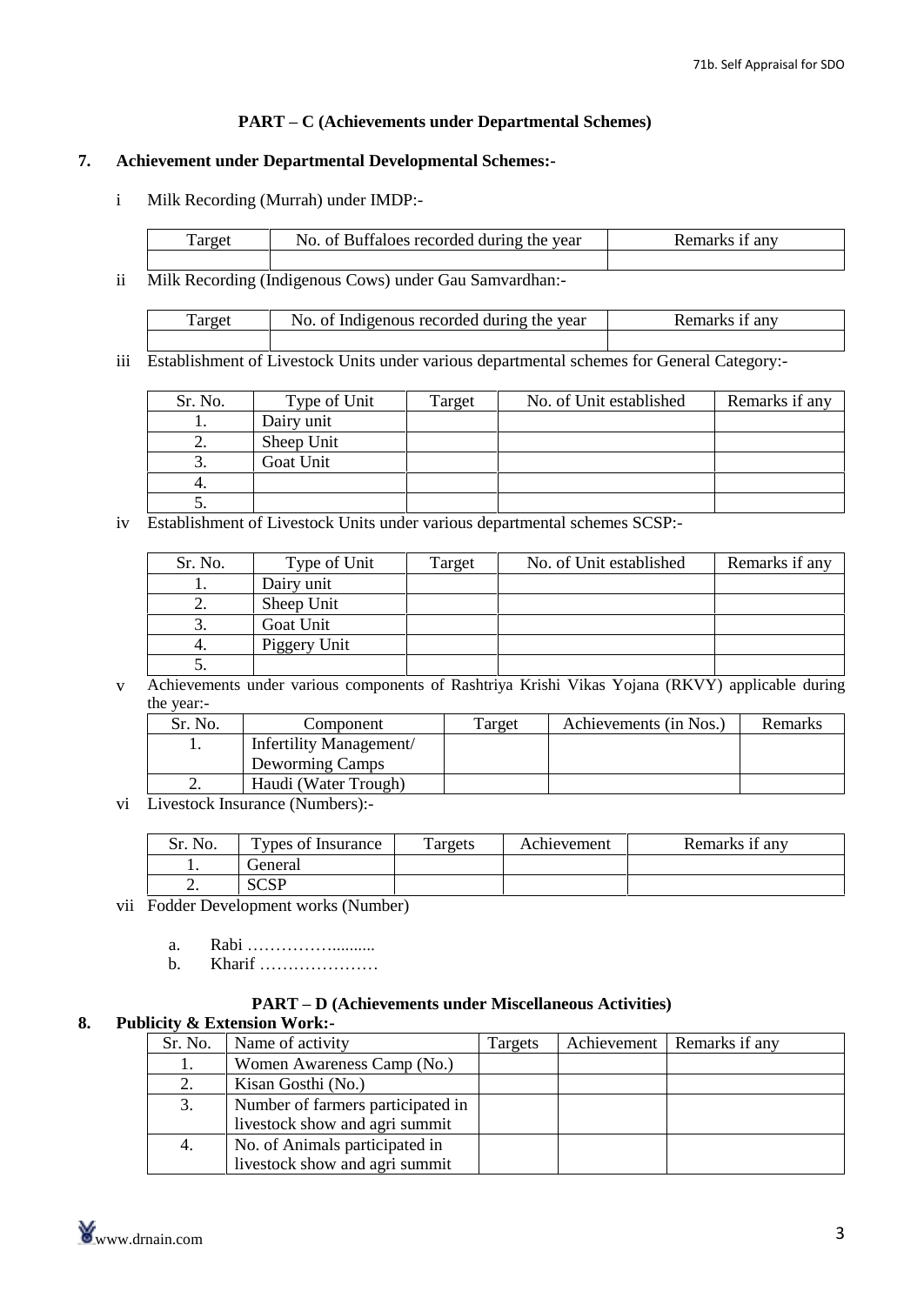#### **9. No. of trees planted with place:-**

#### **10. Achievements under General Animal Welfare Work:-**

(Please provide information in paragraph form for works related to General Welfare/ Wellbeing of Livestock including work related to Gaushala/ Nandishalas n the area.)

#### **PART <sup>ñ</sup> <sup>E</sup> (Achievements under General Administrative/ Financial Work)**

#### **11. Financial achievements under various Development Schemes:-**

| Sr. | Name of Scheme | Allocated     | Utilization | % age<br>Utilization |
|-----|----------------|---------------|-------------|----------------------|
| No. |                | <b>Budget</b> |             |                      |
| 1.  |                |               |             |                      |
| 2.  |                |               |             |                      |
| 3.  |                |               |             |                      |
|     |                |               |             |                      |
|     |                |               |             |                      |
|     |                |               |             |                      |
|     |                |               |             |                      |
|     |                |               |             |                      |
|     |                |               |             |                      |
|     |                |               |             |                      |

## **12. Submission of utilization certificate under various schemes like SPCA, RKVY etc.** <sup>i</sup> Amount ReceivedÖÖÖÖÖÖÖÖÖÖÖÖÖÖÖÖÖÖ..

- ii Utilization Certificate pending (Amount) ÖÖÖÖÖÖÖÖÖÖÖÖÖÖÖÖÖÖ..
- 

### **13. Redressed of Public Grievance during the year:-**

- <sup>i</sup> No. of Public Grievances receivedÖÖÖÖÖÖÖÖÖÖÖÖÖÖÖÖÖÖ.. ii No. of Public Grievances redressedÖÖÖÖÖÖÖÖÖÖÖÖÖÖÖÖÖÖ..
- 

#### **14. Litigation/ Court Cases**

| <b>Litigation/Court Cases</b> |
|-------------------------------|
|                               |
|                               |
|                               |
|                               |

#### **15. Disposal of RTI application:-**

- <sup>i</sup> No. of application receivedÖÖÖÖÖÖÖÖÖÖÖÖÖÖÖÖÖÖ..
- ii No. of application disposed off within time frameÖÖÖÖÖÖÖÖÖÖÖÖÖÖÖÖÖÖ..

#### **16. Audit Paras:-**

- <sup>i</sup> No. of replies to Audit Para submitted during the yearÖÖÖÖÖÖÖÖÖÖÖÖÖÖÖÖÖÖ.. ii No. of Audit Paras pending for replyÖÖÖÖÖÖÖÖÖÖÖÖÖÖÖÖÖÖ.. iii No. of Audit Paras got droppedÖÖÖÖÖÖÖÖÖÖÖÖÖÖÖÖÖÖ..
	-
- 

#### **17. Status of up-dation of Human Resource Management System (HRMS):-**

(Whether information of all the employees has been updated? Yes or No.)